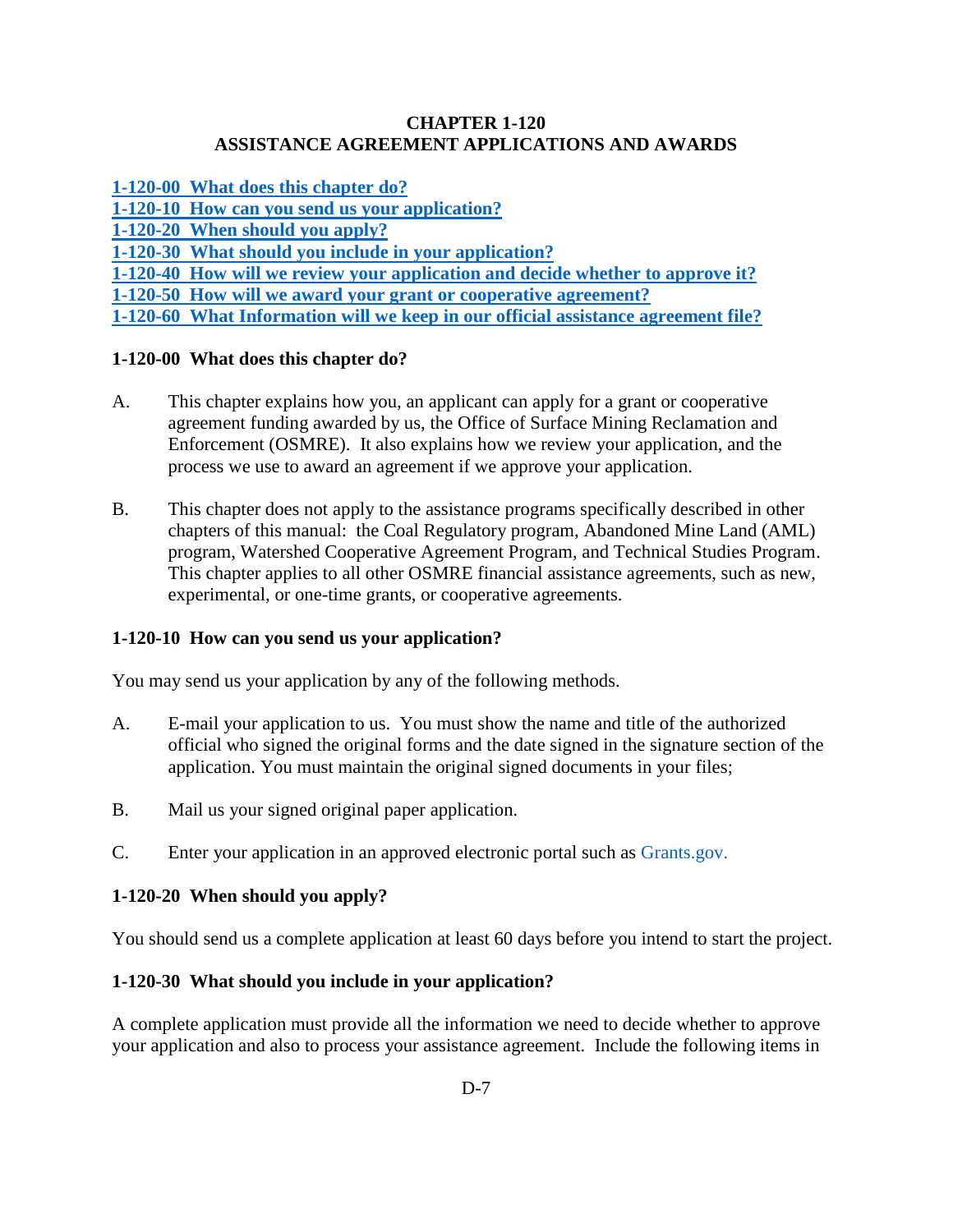your application:

- A. Signed or approved Application for Federal Assistance, [SF-424.](http://apply07.grants.gov/apply/forms/sample/SF424_2_1-V2.1.pdf)
- B. The Program Narrative must explain the proposed project. You may use your own electronic medium to develop this narrative. You must provide the following information:
	- 1. Objectives and Need for Assistance. Explain the need for the assistance. State the principal and subordinate objectives of the proposed assistance agreement. Include relevant data, and identify the sources of the data.
	- 2. Results and Benefits Expected. Identify results and benefits that the proposed program will produce. For example, describe how this assistance agreement will help improve the environment and protect the health, safety, and welfare of the public.
	- 3. Approach. Outline a plan of action for the assistance agreement. Describe how the proposed work will be accomplished. Cite factors which might help or hinder the work. Explain your reasons for taking this approach as opposed to others. Describe any unusual features of this assistance agreement. Identify the kinds of data to be collected and maintained. Discuss the criteria and methodology to be used to evaluate the results, and success of the proposed program.
- C. The itemized budget must list the project costs. It must break out the total costs by line item, such as personnel and supplies. If your project will include more than one activity, the budget must break out the total costs by activity. If your project will include funds from other sources, the budget must break out total costs by the source of the funds. You may use the optional [OSMRE 47](http://www.osmre.gov/resources/forms/OSM47.pdf) form or any format.
- D. Your budget justification narrative must explain each cost included in your itemized budget list. Describe how you calculated the cost and why the item is needed. You must provide enough information for us to determine whether the line items included under each activity are reasonable, necessary, and allowable.
- E. Describe your organization briefly.
- F. Describe any partners, other funding, and other support for the project.
- <span id="page-1-0"></span>G. Provide an appropriate Assurances form signed and dated by your organization's authorized official. Use either the Assurances for Non-Construction Programs, form [SF 424B;](http://apply07.grants.gov/apply/forms/sample/SF424B-V1.1.pdf) or the Assurances for Construction Programs, form [SF 424D.](http://apply07.grants.gov/apply/forms/sample/SF424D-V1.1.pdf)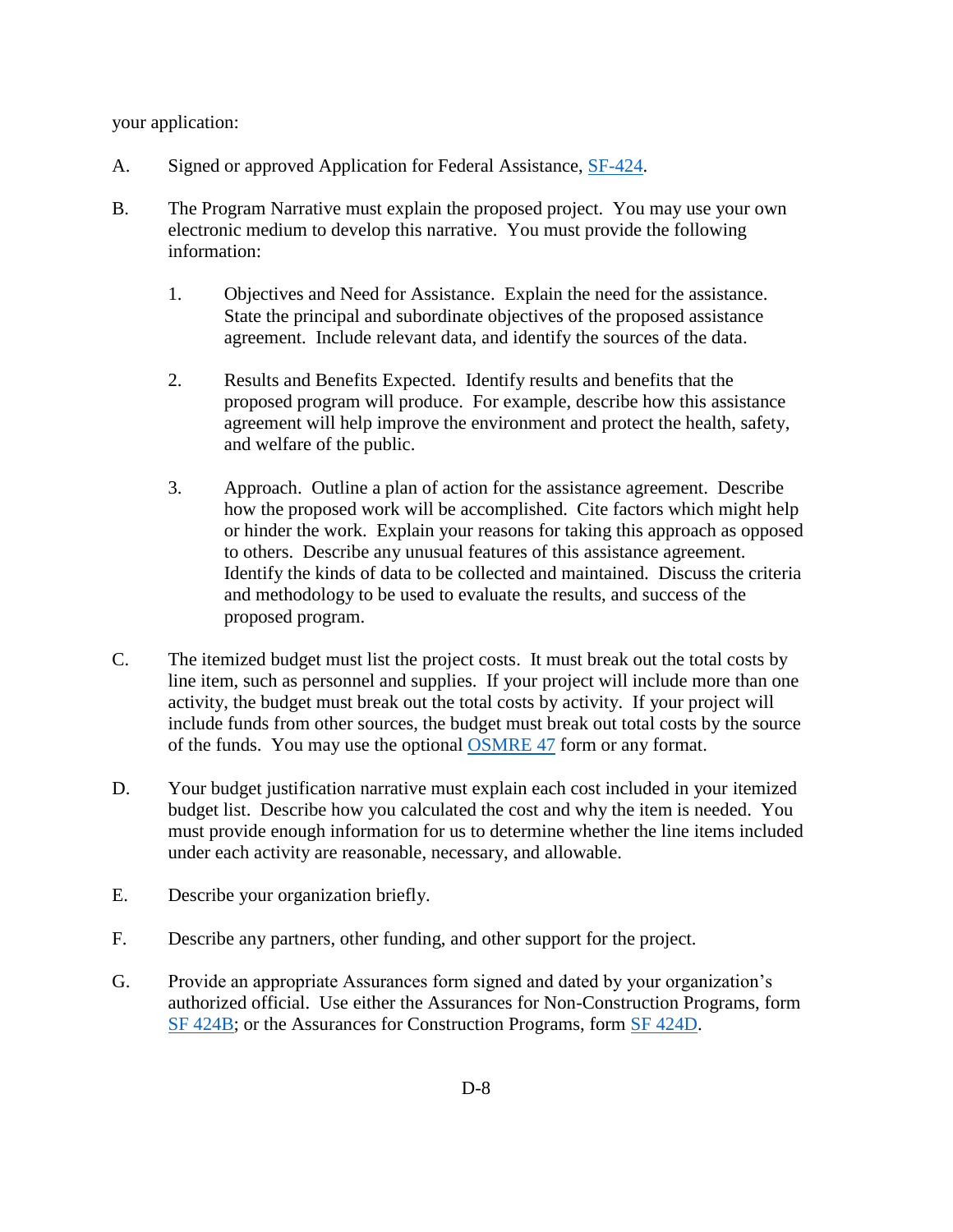## **1-120-40 How will we review your application and decide whether to approve it?**

We will normally review and process your application within 60 days of receiving it. Our awarding office must take the following actions to review your application:

- A. If we receive your application by email or regular mail, we must confirm our receipt of the application within three working days.
- B. Determine that the application is administratively complete and that there are no obvious mathematical errors.
- C. Confirm that funds are available for the award.
- D. Check that your organization is eligible for Federal assistance funds. Check the System for Award Management (SAM) to determine whether a participant or principal is debarred, suspended, or otherwise ineligible. Confirm that your organization is in compliance with the single audit requirements if applicable.
- E. Review the application. The programmatic review will assess the need for the program, its likelihood of success, and its appropriateness for OSMRE. The financial review will address whether the proposed costs are reasonable and necessary, the program will be efficient and effective, and your organization is able to manage Federal funds.
- F. We will determine whether to approve the application based on our reviews. If we disapprove the application, we will notify you in writing of our decision. If we approve the application, we will award your grant or cooperative agreement.

### <span id="page-2-0"></span>**1-120-50 How will we award your grant or cooperative agreement?**

After we decide to award your agreement, our awarding office will take the following actions to process the award:

- A. Before the award, we will provide information about the planned award to our Office of Communications for Congressional and public news release.
- B. We must process the award through our electronic grant system. Our accounting system will post the award to Treasury's grant payment system, where it will be available for you to request funds.
- C. We will send you a written agreement award document. We will also send you information about programmatic and financial reporting requirements, how to manage the agreement, and how to contact us.

### <span id="page-2-1"></span>**1-120-60 What Information will we keep in our official assistance agreement file?**